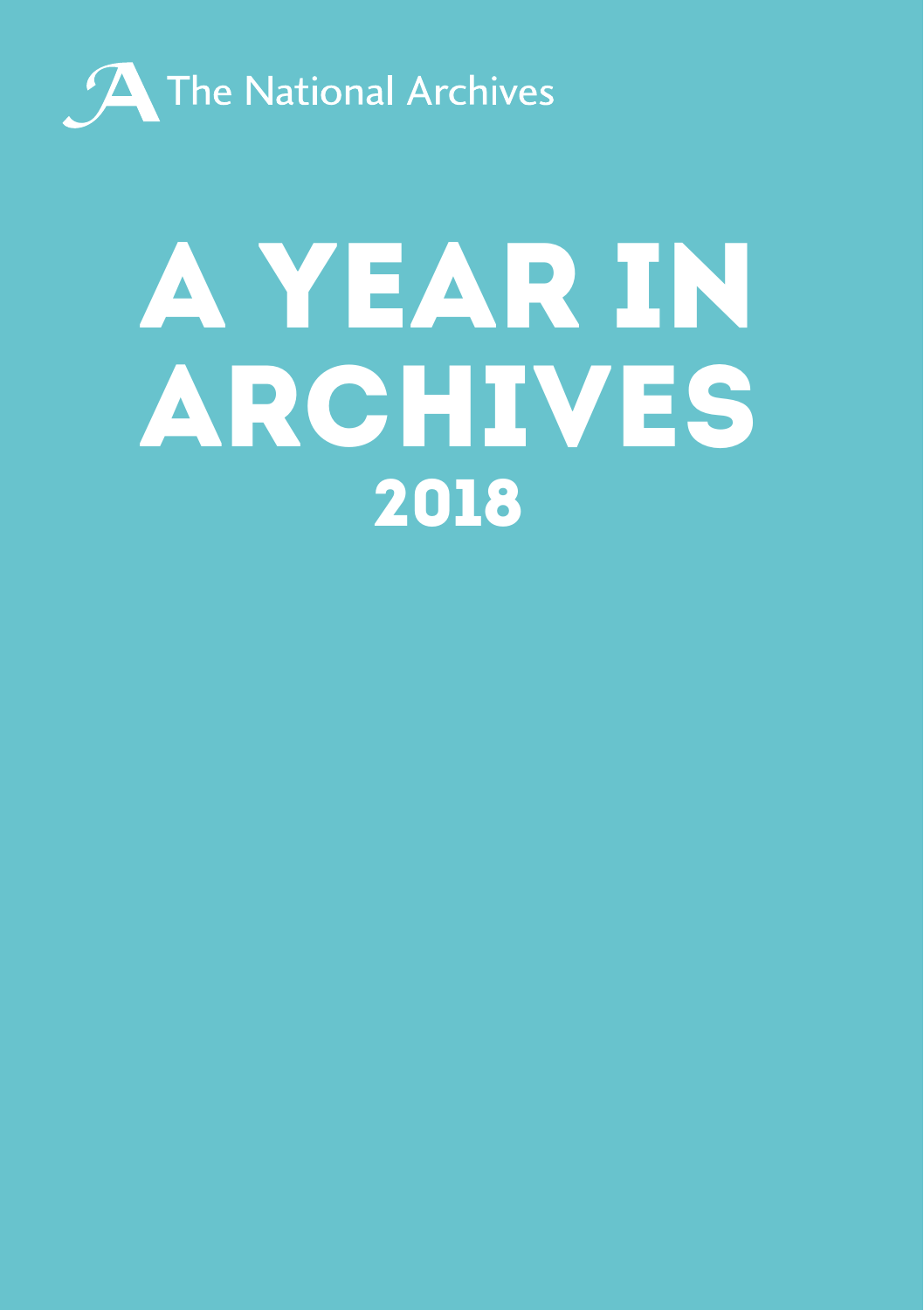## **TRUST**

 $\mathbf{u}$ 

#### **Democracy and society are strengthened by scrutiny of the archival record, holding institutions and individuals to account.**

Gloucestershire Archives have completed an 18-month project to appraise and catalogue the records of Gloucestershire County Council, focusing on records created by the Social Services and Education departments. The project developed against the national background of historic abuse enquiries, and the council seeking reassurance that they were responding appropriately to these investigations.

Following a voluntary examination of the councils record-keeping practices relating to the safeguarding of children and the handling of historic abuse allegations, Gloucestershire Archives was able to secure additional corporate funding towards cataloguing these records. Two of the services most experienced archivists worked in tandem on the project for 18 months, utilising their extensive experience of Gloucestershires corporate structure, and surveying over 5,000 files. Records relating to the care of children were prioritised and catalogued, while existing catalogue descriptions were enhanced, and new descriptions were created for previously uncatalogued material. This cataloguing framework can now be utilised across the councils corporate record collections, allowing for future efficiency and accuracy when describing these records. Consistent closure periods were also established and applied across the collections. The project helped to establish exactly what Social Service and Education records have survived, and has highlighted gaps in collections. In the future, knowledge of these gaps will help to inform the ongoing development of collections.

Because of the project, full catalogue descriptions are now available and comprehensive administrative histories compiled for institutions, organisations and services. This has enabled the council to demonstrate the extent of their historic administrative responsibilities, identifying those institutions that were, and were not, responsible for in the past. Gloucestershire County Council now have a comprehensive and accurate resource that they can use effectively when responding to historic abuse enquiries.

### The project has enabled Gloucestershire County Council to speak with authority as to their childrens care records.

Heather Forbes, Head of Archives Service, Gloucestershire County Council.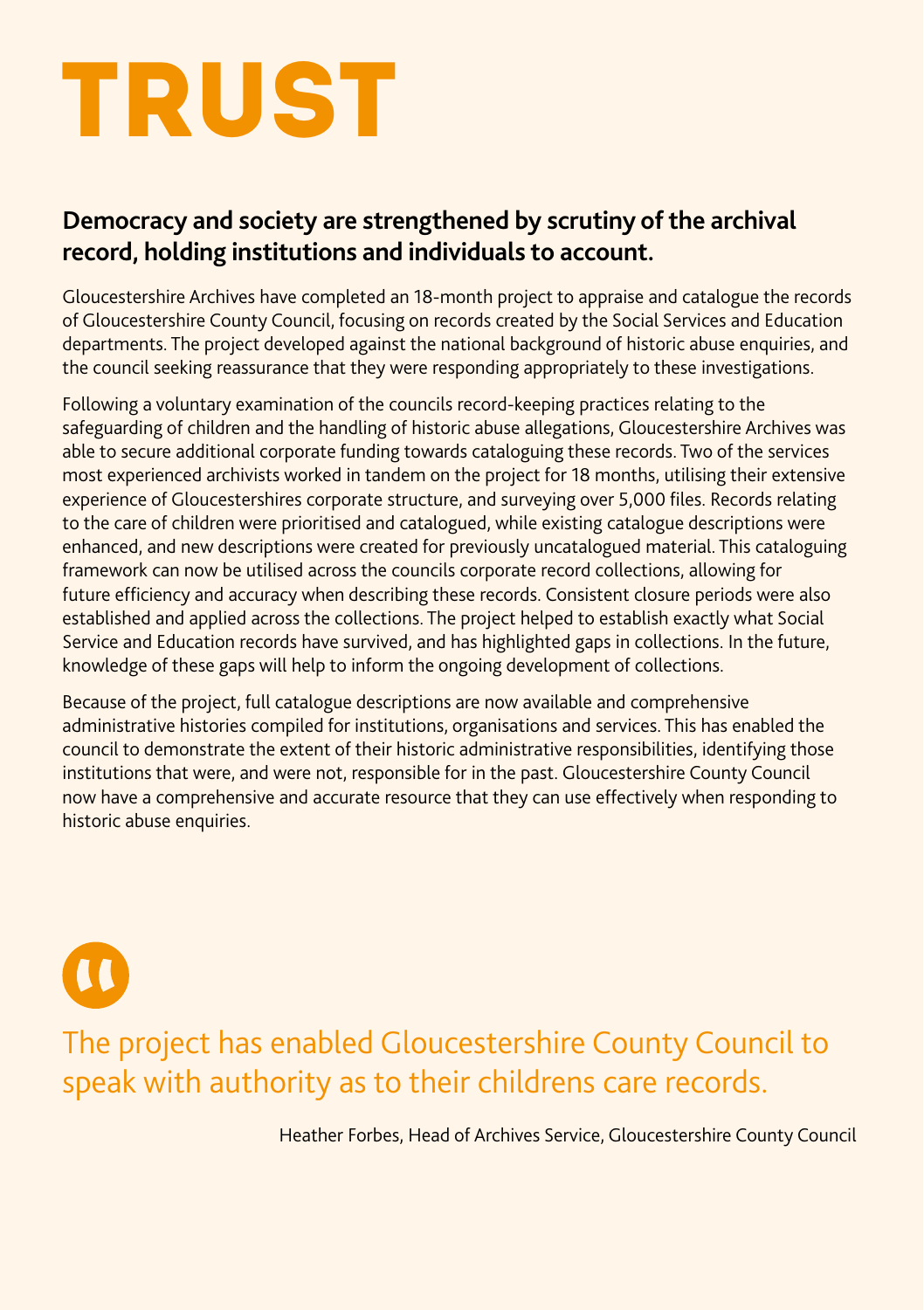# **ENRICHMENT**

#### **Archives enhance and enrich our society intellectually, culturally and economically.**

As part of ongoing collections development work, Cheshire Archives and Local Studies realised that their collections did not sufficiently capture and document the lives of ordinary people across the county from the 1950s onwards. This was particularly true of records documenting lesbian, gay, bisexual and transgender (LGBT) lives. For example, although the Chester section of the Campaign for Homosexual Equality was one of the most active, and despite the groups origins in North West England, relatively few of these records have survived locally.

As well as a public appeal for documents reflecting LGBT histories to address gaps in collections, the service has been involved in a Heritage Lottery funded project From Prejudice to Pride led by Body Positive Cheshire and North Wales, a charity working for and with people who want to improve their sexual health, sexuality or those living with HIV. From Prejudice to Pride resulted in the organisation depositing their records with the service, a research guide and an exhibition at Weaver Hall Museum, the first time that archives had been used to celebrate LGBT lives locally. The project also involved knowledge exchange with Silver Rainbows, Body Positives network for the older LGBT community. Following oral history training, the group interviewed one another to collect testimonies that will help the service to include voices that were previously missing from the stories told by Cheshires collections.

The annual Take Pride in Ageing conference for health and social care service providers across the North West celebrated the achievements of the project and archive staff were on hand to promote the value of archives. They were able to suggest records that could remind the community of past LGBT venues and spaces in Chester for reminiscence work, allowing future health and social care initiatives to be more inclusive and reflective of different life experiences.



From Prejudice to Pride has helped to unlock a treasure trove of stories and hidden histories, highlighting an incredible past of activism and celebrating Cheshires LGBT communities.

Claire Mooney, Patron, Silver Rainbows.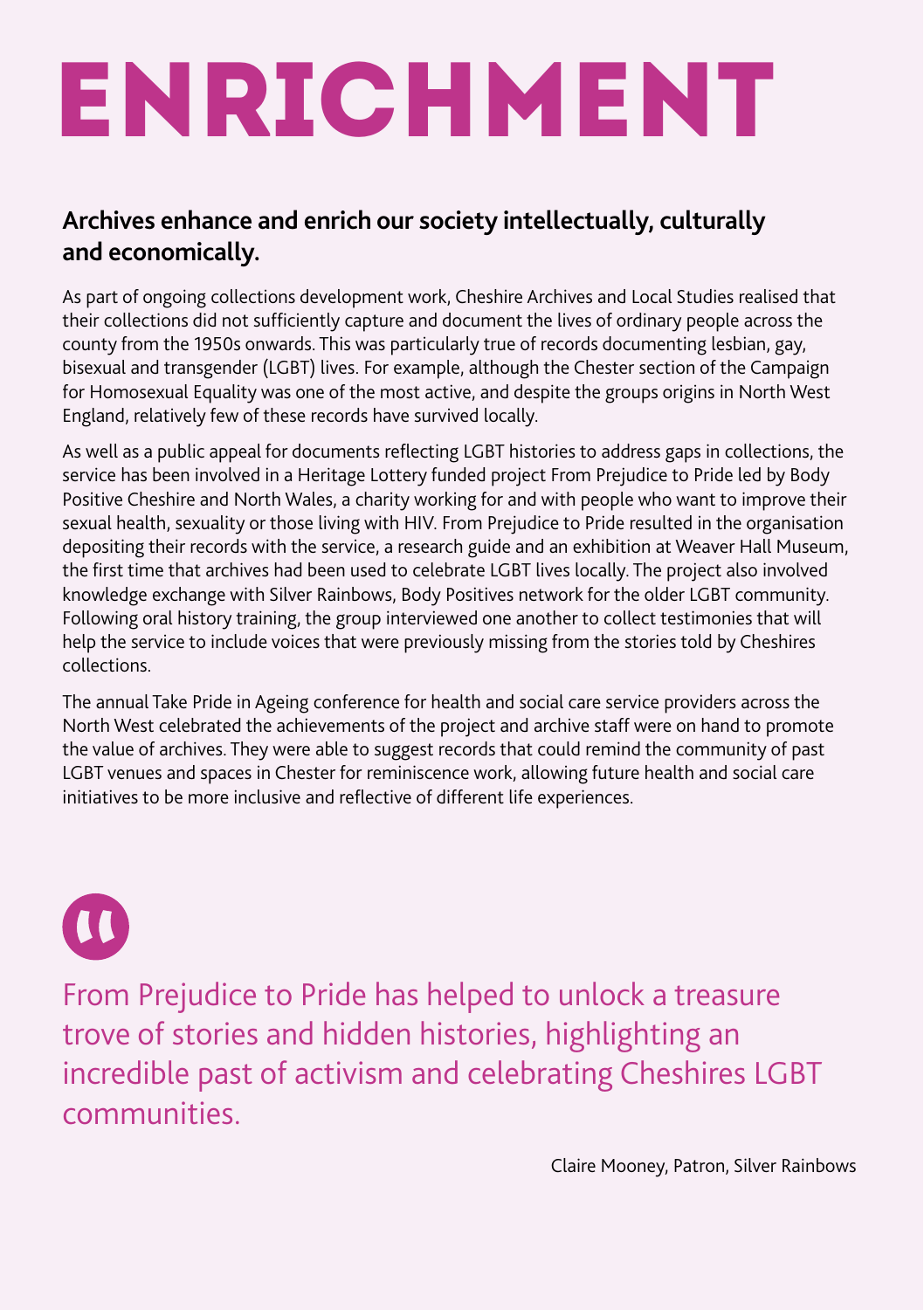## **OPENNESS**

#### **Archives cultivate an open approach to knowledge and are accessible to all.**

Tower Hamlets Local History Library and Archives developed the Womens Hall project in partnership with four organisations: Four Corners, Alternative Arts, The East End Womens Museum and Numbi Arts. Named after the East London Federation of Suffragettes (ELFS) former headquarters in Bow, the Womens Hall went beyond the famous individuals of the movement by exploring lesser-known suffrage stories from East London.

The project featured two exhibitions and a series of weekly events based on the inclusive and proactive work of the suffragettes. Events included banner-making activities, a workshop on delivering activist speeches and a talk about Indian suffragettes, which provided a different perspective and resonated with new audiences. The events were supported by 95 volunteers and were free of charge to ensure that everyone could participate.

The community spirit and support demonstrated by the suffragettes was central to the Womens Hall and so collaborating organisations created events inspired by the federations welfare initiatives. While fighting for working womens rights during the First World War, the East London suffragettes had opened a toy factory with a creche so that working-class mothers could earn a living. In honour of this, Four Corners funded childcare for women to attend a photography skills workshop and to share their stories. Tower Hamlets Archives replicated a suffragette cost-price restaurant by opening a pay-what-you-can cafe and serving over 500 meals. Run in collaboration with Fare Share, a food redistribution charity, the cafe drew attention to the ongoing issue of food poverty in East London and fostered a welcoming atmosphere. Before visiting the cafe, many new visitors toured the services exhibition about ELFS and discovered that the service kept records of their ancestors, encouraging new relationships with the collections to grow.



It has been such a joy to honour the memory of the East London Federation of Suffragettes with our own activism. Some people living in modern day East London still struggle to afford food and childcare or find work, and we have provided opportunities on all scores.

Lauren Sweeney, Volunteer Manager, The Womens Hall, Tower Hamlets Local History Library & Archives.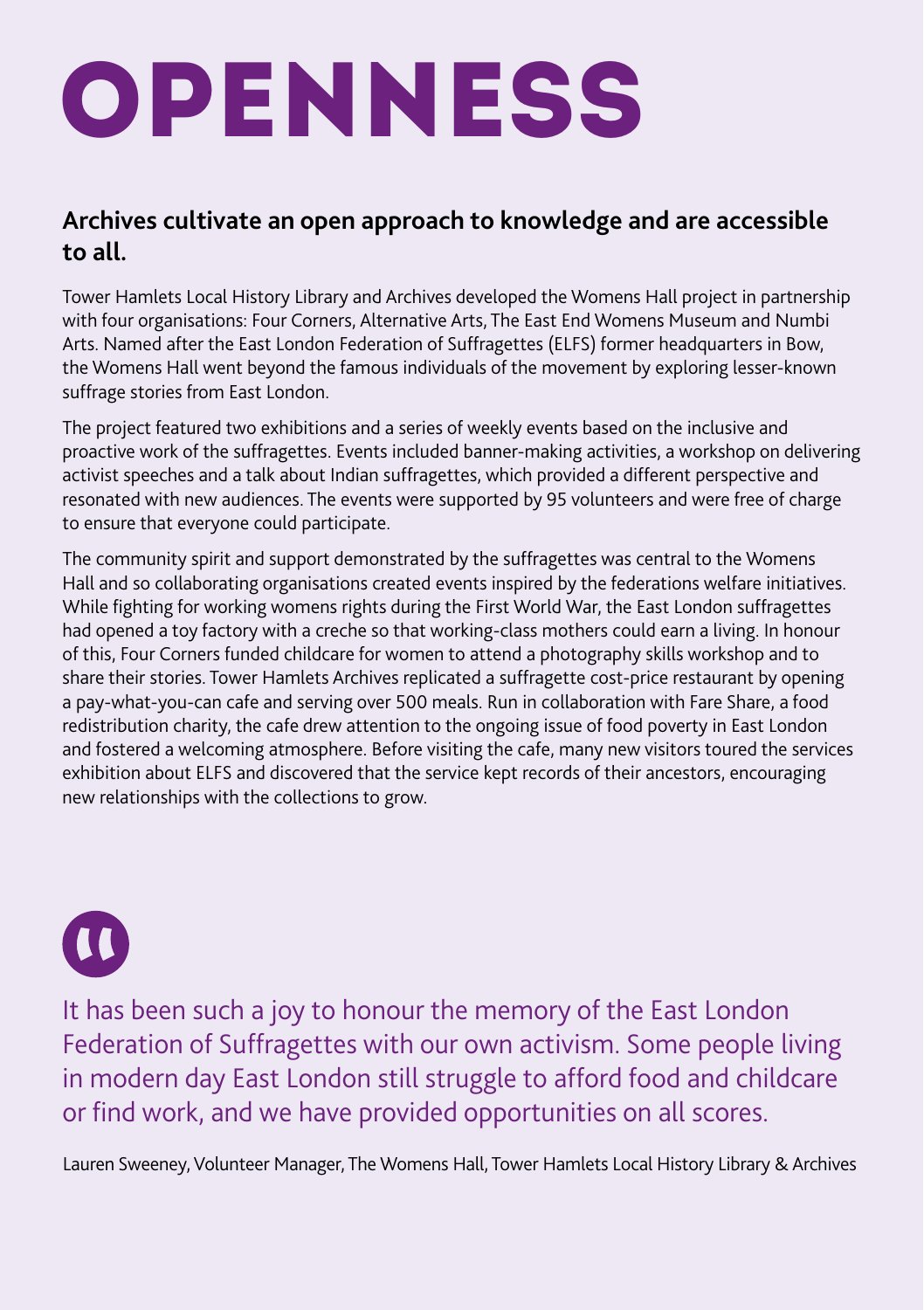### DIGITAL.

#### **Creating and sustaining archives in the digital age.**

As the worlds largest human rights organisation, with more than 700 staff across 20 international offices, Amnesty International has been at the forefront of the fight against human rights abuses worldwide since 1961. The organisations activities range from observing the 1962 trial of Nelson Mandela to its current work advocating for justice on behalf of the Rohingya in Myanmar. The archive of Amnestys International Secretariat provides a service to staff regardless of their location or time zone, but despite their global focus, the service faces similar challenges to many others, in responding to changing digital technologies and increasing amounts digital data.

For Amnesty, digital evidence collected by its researchers and campaigners comes in many different forms, from snippets of YouTube videos to tweets and satellite footage. Protecting, preserving and ensuring the authenticity and integrity of these records is of the utmost importance, as it allows Amnesty to hold governments and organisations accountable for their actions, while supporting communities and individuals affected by human rights violations.

The service was already using Axiells Calm software and SharePoint to manage and catalogue records but required a solution that would integrate these platforms into a full digital preservation solution. Responding to this challenge, archivist Bryony Hooper is building a global digital repository, using Preservicas Enterprise Private Cloud platform. This repository will allow Amnesty to retain and ingest content of enduring value, allowing staff worldwide to access records that they need in order to present evidence to international bodies and human rights stakeholders, and to contribute to campaigning activities. Metadata enrichment will improve the efficiency of searching across collections, opening up access to Amnestys digitised and born-digital archives, and allowing staff the opportunity to learn more about the organisations history and how it can be used to further the cause of human rights for all.

### $\overline{\mathbf{u}}$

Digital evidence can come in all shapes and sizes. By providing a search platform, we can enable staff to discover relevant resources while maintaining appropriate access rights to sensitive data.

Bryony Hooper, Archivist, Amnesty International.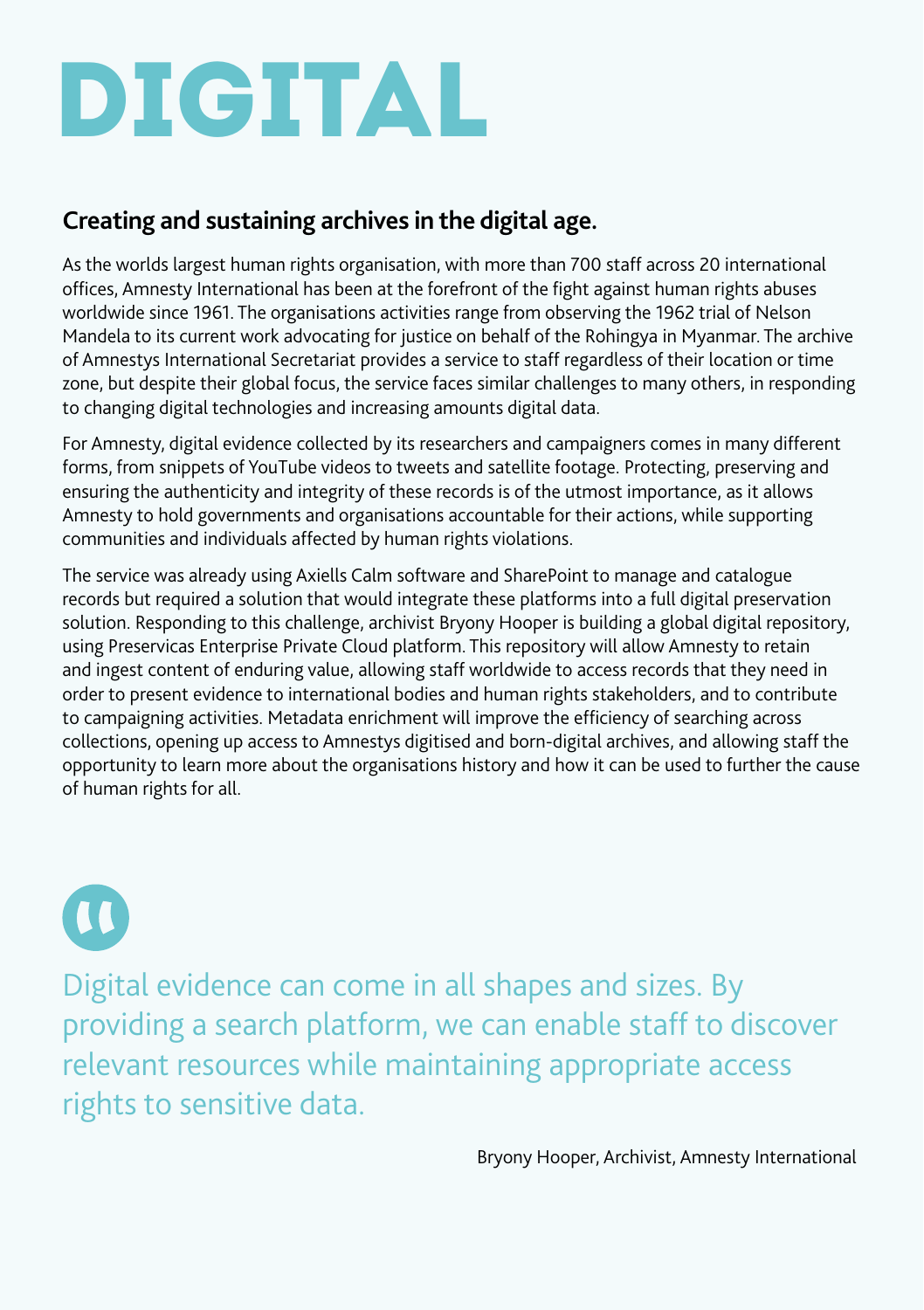### RESILIENCE

#### **Evaluating different service delivery models for archives and fostering innovative approaches.**

Wolverhampton City Archives (WCA) partnered with Black Country Visual Arts (BCVA) to collect, digitise, and provide access to more than 2000 photographs of Wolverhamptons Sikh community as part of the Apna Heritage Archive, supported by the Heritage Lottery Fund.

BCVA brought together family photographs and memorabilia relating to Punjabi migration to Wolverhampton between 1960 and 1989, leading to the development of a community archive space at the Guru Teg Bahadur Gurdwara in Wolverhampton, where the collections are stored and made available. WCA supported the project from the outset, providing advice on preservation and digitisation of the original material, leading to the deposit of the digitised material. Children from a primary school, where around 50 percent of the school population is of Punjabi origin, visited WCA, and created their own school archive, developing heritage research skills. This enabled WCA to document and establish strong links with a large, yet previously under-represented, community in their collections: the Punjabi community are around 15 percent of Wolverhamptons population, totalling some 40,000 people, the second largest population of Punjabis in the country. The project culminated in an exhibition at Wolverhampton Art Gallery, which proved so popular that it was extended by two weeks.

Since participating in the project, BCVA have used their experience to advocate and offer advice to a wide range of community groups on the practicalities and benefits of working with archive services, encouraging community engagement with collections. The interest generated by the project enabled them to strengthen their advisory board, recruiting local stakeholders and academics who now play an active role in widening engagement and developing future projects. As well as generating opportunities for further art-focused projects, BCVA was recently awarded funds by the British Council for a threeweek tour of India, talking about the project at universities and photographic festivals.

### $\Omega$

I went to the City Archives and stood in front of 30,000 images of Wolverhampton. I asked how many were from the South Asian community, and there were none.

Anand Chhabra, Director, Black Country Visual Arts.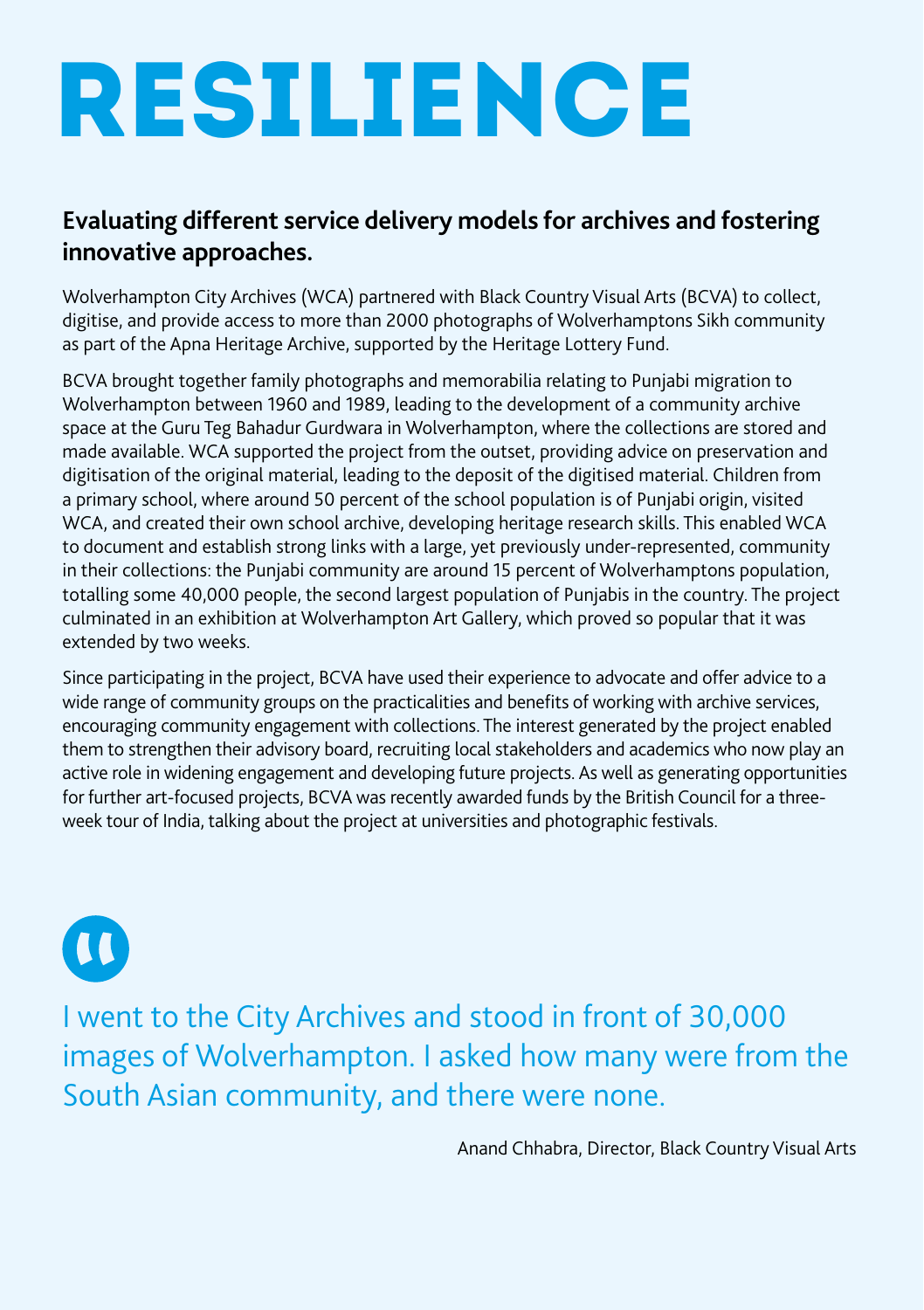### IMPACT.

#### **Ensuring the full value of archives is recognised.**

The National Fairground and Circus Archive (NFCA) holds more than 150,000 images and thousands more items relating to travelling entertainment. Following the donation of the Circus Friends Association Archive in 2016, the NFCA began looking for new ways to introduce these collections to the public, with the 250th anniversary of the modern circus in 2018 providing the perfect opportunity.

The service developed a broad programme of events, including the exhibition Circus Performers, Extraordinary Feats from Ordinary People at the services home at the University of Sheffield Library. The NFCA also participated in the universitys Festival of the Mind, where the public were invited to an aerial performance inspired by research into female body image and the archive collections.

Expanding the reach of the collections, the service worked closely with Museums Sheffield, Tyne and Wear Archives & Museums, and Norfolk Museum Service to conserve and loan material for three exhibitions, Circus! Show of Shows. The different exhibition spaces used records from the service to explore the histories of black and female circus artists, the changing attitudes towards animal performances, and the enduring impact of the circus in global culture.

The NFCA also collaborated with the childrens charity Artfelt by hanging colourful circus posters in the local paediatric hospital. This offered a new audience the chance to enjoy archive collections while brightening their environment. Recognising the value of engaging broad audiences, the service has also brought collections out to other communities at Weston Park and Sheffield Fayres, sparking conversations with people unfamiliar with the NFCAs work and leading to an increase in visitors to the service. The NFCA plans to continue exploring opportunities like these in the future, developing new audiences to recognise the impact of archives.

 $\overline{\mathbf{u}}$ 

We have been delighted to share our unique collections with new audiences this year and build networks that mean we can continue to expand our reach.

Angela Haighton, Head of the National Fairground and Circus Archive, The University of Sheffield.